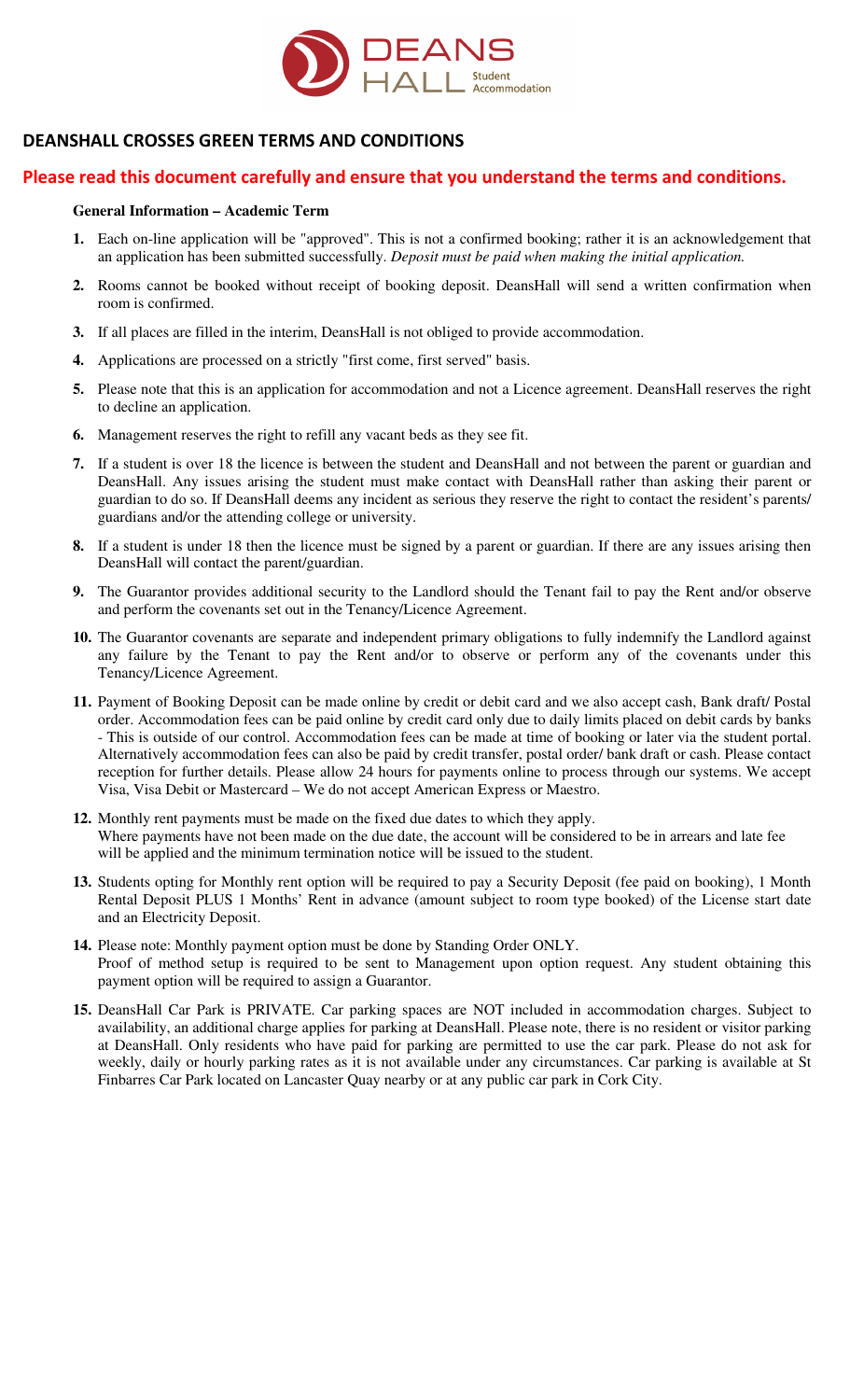- **16.** The Booking deposit will be held as a security deposit and will be refunded to residents within 8 weeks from date of departure subject to apartment inspection and fines/charges for damage issued during the academic year. The apartment and contents must be left in a satisfactory condition.
- **17.** Any query regarding refund deposits must be done via email or in writing for record purposes and will not be dealt with by phone.
- **18.** Please note before booking that whilst every effort will be made to give applicants their preferred accommodation choice, no guarantee can be given on the room, room location, apartment or profile of fellow residents.
- **19.** We have two separate complexes *DeansHall Crosses Green* and *DeansHall Bishopstown* please ensure that you have applied to the DeansHall of your choice as we cannot accommodate transfer.
- **20.** DeansHall reserves the right to refuse applications.
- **21.** Terms and conditions are subject to change.
- **22.** Please enquire within for DeansHall Reception opening hours. Reception may open on a Sunday during the month of September to accommodate check-ins. Please contact reception nearer to the time to confirm. Please note that we cannot accommodate out of office hours check-in.
- *23.* Residents provide their own bed linen. *Please do not bring your own mattress protector as you will be charged regardless. At the end of the License, it is imperative that you remove the mattress protector from the bed on departure and dispose of as you see fit.*
- **24.** Quits and pillows are available at a cost and must be ordered in advance of moving in.
- **25.** All rooms are for single occupancy only.

## **ADDITIONAL TERMS AND CONDITIONS**

- **1.** A Booking Deposit (please see charges on our website) is required to reserve a room at DeansHall. 50% of the booking deposit counts as a Cancellation Charge (please see our website for cancellation dates). Cancellation must be made via email info@deanshall.com before 12 midnight on the date given as per our website. After the cutoff date as per our website, the full Booking Deposit is non-refundable. Should a student wish to terminate their stay earlier than the license end date, the Booking Deposit is subject for refund if Management receive the sufficient minimum Termination Notice in writing. Booking deposit will be held as a Security Deposit and will be refunded to residents within 8 weeks after the departure date, subject to Apartment Inspection. The apartment and contents must be left in a satisfactory condition.
- **2.** Electricity Deposit of  $\epsilon$ 400.00 is due with the Accommodation Fees to cover electricity charges for the duration of the stay. Meter reads are submitted by DeansHall to the supplier at the start and at the end of the License agreement dates. Meters are also read by the supplier during the academic year when or how often this occurs is at the discretion of the supplier . Several bills are estimated, again the frequency of these estimated bills is at the discretion of the supplier and is not controlled by Deanshall. The Electricity Supply Company issues bills to DeansHall Apartments every two months the date of issue of these bills is decided by the electricity supplier; payment due for the billing period is divided by the number of licensed residents in an apartment and then their share is deducted from their Electricity deposit and paid. Each apartment receives a copy of the bill, for personal records only, showing the breakdown of charges.

Please note that we do not set the electricity tariff nor do we have any control over the resident's usage of electricity.

Any balance of the Electricity Deposit that is not required in connection with electricity charges will, if required, be applied towards any outstanding licence fee due.

Keys to the accommodation cannot be issued until the electricity supply deposit is paid in full. Should a student terminate their stay before the license agreement end date, the student will be charged for electricity up until the date the key(s) for their accommodation are returned to DeansHall.

Any credit remaining will be refunded with the Security Deposit refund, normally within eight weeks from date of departure.

Any underpayment will be due at the end of the accommodation Licence Agreement and prior to departure.